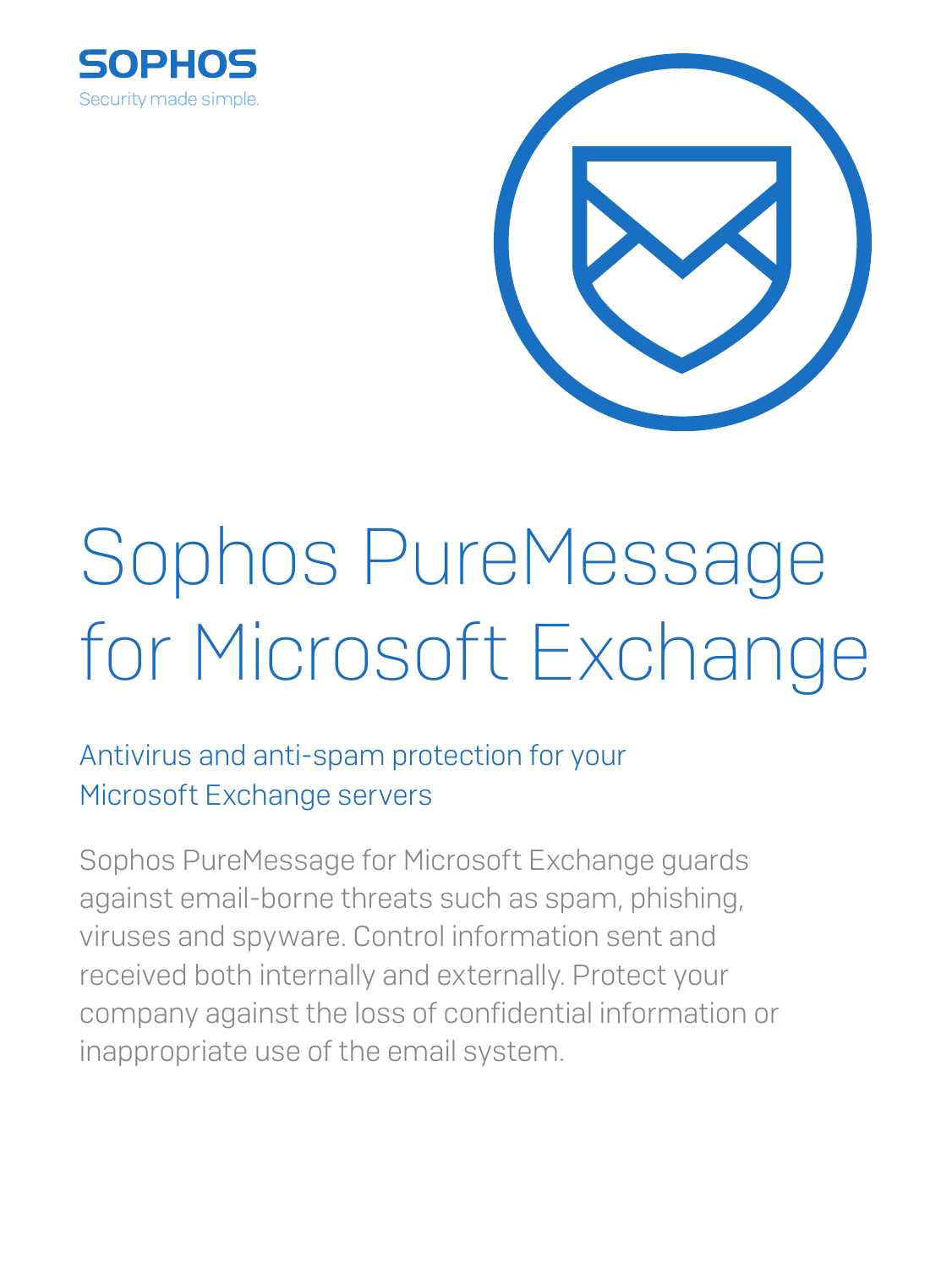## **Key benefits**

- ▶ Detects, disinfects, deletes or quarantines viruses, spyware, Troians and worms
- ▶ Blocks up to 98% of spam and protects against email scams, including phishing attacks
- Employs Genotype technology to catch evolving spam campaigns and new virus variants
- ▶ Provides consistent and automatic email policy enforcement
- ▶ Prevents confidential and sensitive information being emailed out of the organization
- ▶ Controls attachment types contained within inbound, outbound and internal email
- ▶ Uniquely identifies archives. executables, music and video formats, using true file type recognition
- Integrates seamlessly with Microsoft Exchange without compromising performance or integrity
- ▶ Manages multiple Exchange or IIS servers and email policy from one console
- ▶ Enables the use of Active Directory users and groups within email policy
- ▶ Provides insight into email traffic profile and threat protection through a realtime dashboard
- ▸ Uses an end-user spam quarantine for quick retrieval of legitimate messages
- ▶ Updates automatically with the latest protection from SophosLabs
- Includes 24/7 certified expert support. Contact us anytime for one-to-one assistance

## **Comprehensive multithreat** protection

**Prevent viruses** Genotype virus detection technology proactively blocks families of viruses even before specific virus signatures are available.

**Code scanning** A range of technologies, including Dynamic Code Analysis, pattern matching emulation and heuristics, automatically check for malicious code.

Detect and quarantine Proactively block inbound spam campaigns. Our genotype spam detection technology detects up to 98% of spam. The intuitive end-user interface and spam digests allows you to review quarantine contents.

Inbound spam blocking The comprehensive multilanguage spam engine is constantly updated with new spam rules by SophosLabs.

## **Central management from** a single console

Centralized management PureMessage provides an intuitive management console. Manage single or multiple Exchange server deployments from one location.

Activity monitoring You can quickly view the status of your servers, email throughput and quarantine areas, via the email security dashboard and activity monitor.

**Cluster support** A cluster-aware service within PureMessage provides you with support for Active/ Passive Exchange clusters.

#### Manage single or multiple Exchange server deployments-from one location.

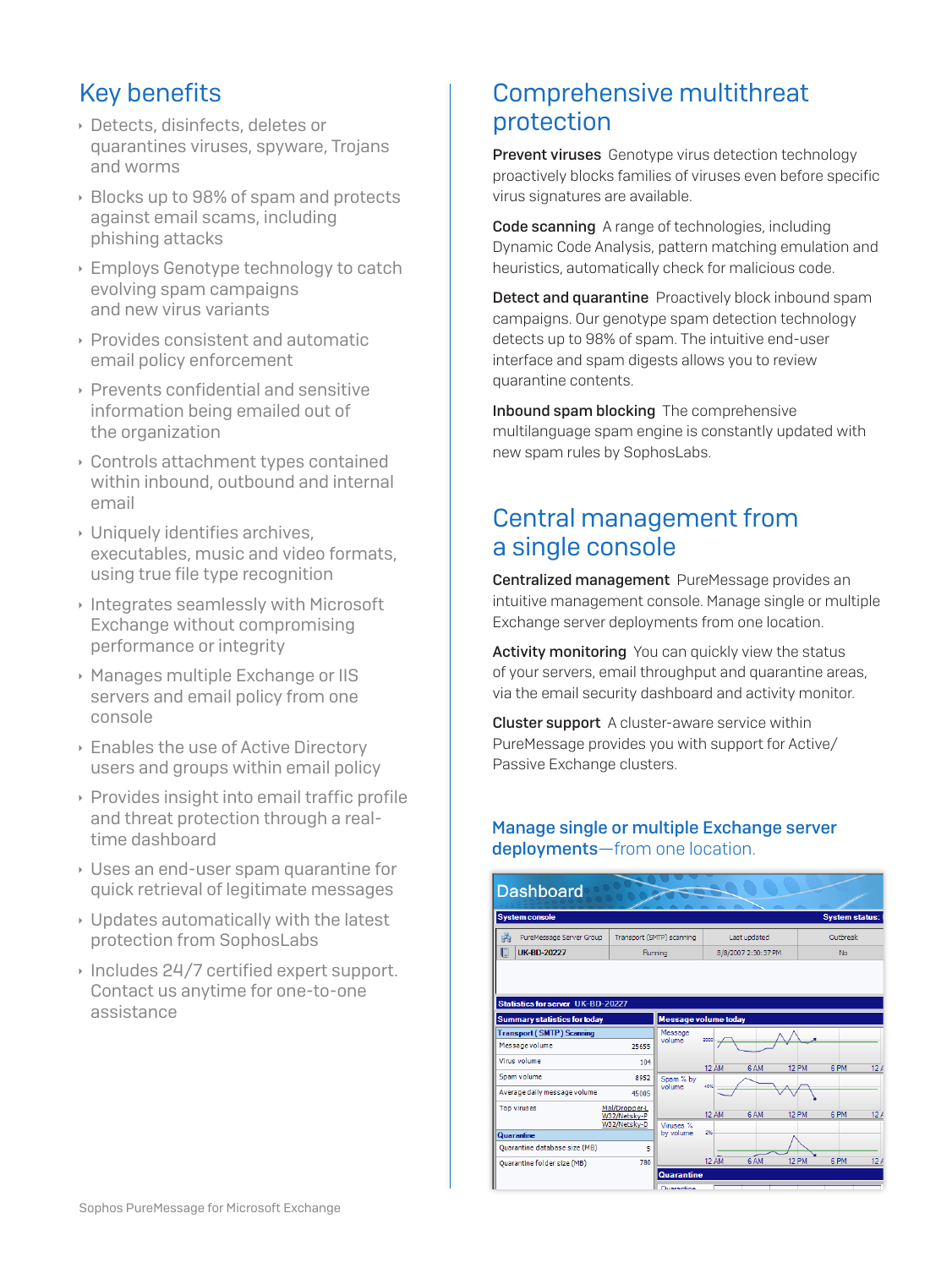## Corporate policy enforcement

Customizable policies Our policy engine allows you to set email policies to be configured for a specific email direction—inbound, outbound and internal.

Configurable user rules Integration with Microsoft Active Directory allows you to setup email policy rules for specific users and groups.

Available policies Ready-to-use policies can block all file types known to carry potential threats or monitor emails containing offensive language.

Keyword search Define your policies to search for phrases or regular expressions within emails and attachments, including all common office file formats.

Secured information Take advantage of consistent email policy enforcement. Prevent confidential or sensitive information from being accidentally or maliciously emailed outside or within your organization.

#### Comprehensive reporting and analysis

Visual reporting A graphical report tool lets you create configurable management reports, highlighting trends and any areas of concern.

Data analysis You can easily export report data for further analysis or inclusion into wider management reports.

## Industry-leading expertise 24/7

Access our experts Our 24/7 support is highly acclaimed. SophosLabs—our global network of threat analysis centers—provides a rapid response to emerging and evolving threats.

#### Languages available

English, Japanese

## **Licensing**

How you buy Sophos Protection for Microsoft Exchange is up to you. It's included in all of our Endpoint Protection licenses, Sophos Protection Suites and our Email Protection—Advanced. Or buy it separately—your choice. [Compare.](http://www.sophos.com/en-us/products/endpoint/endpoint-protection/pricing.aspx)

**Our graphical reporting tool lets you create** configurable management reports, highlighting trends and areas of concern.